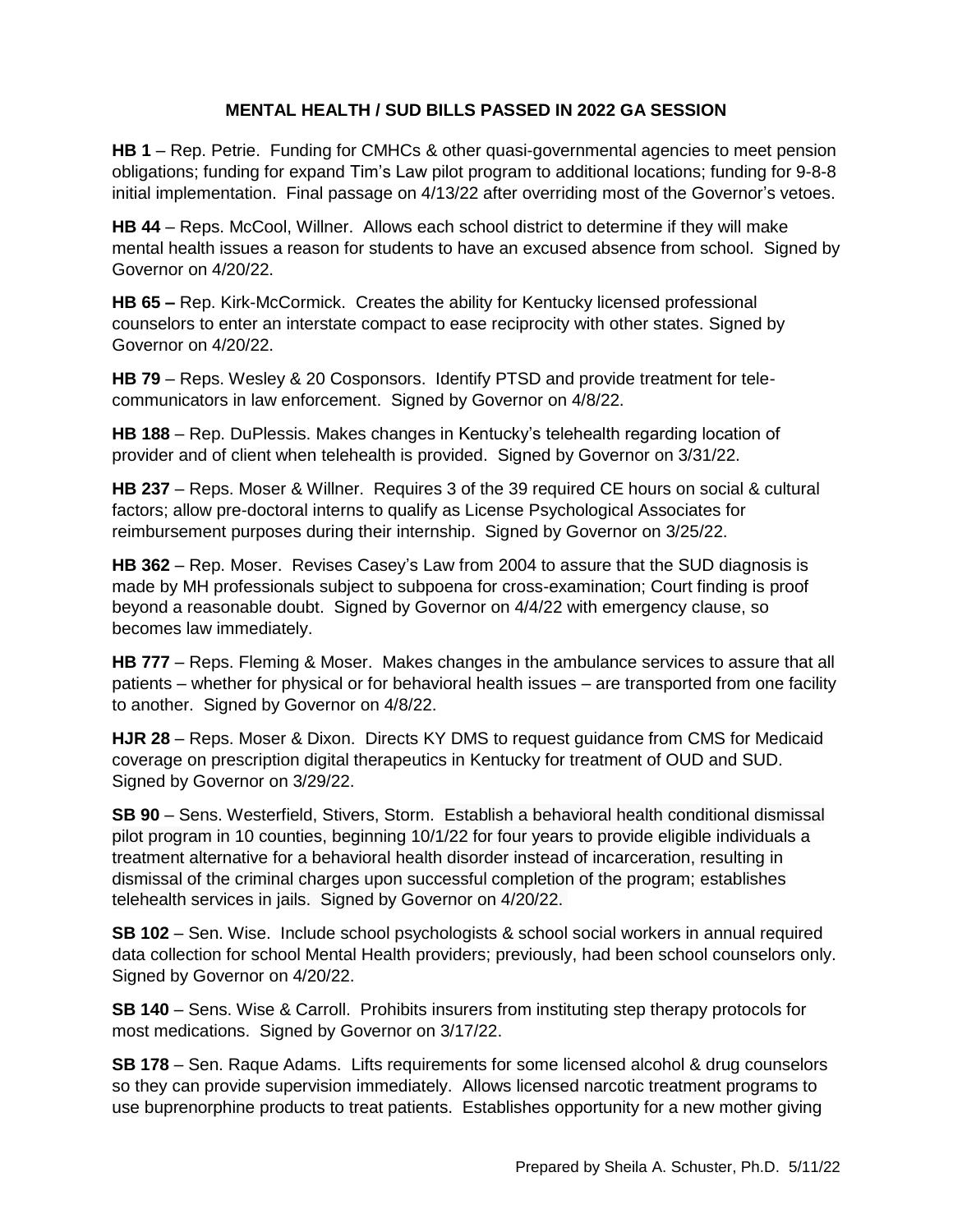birth to a baby with neonatal abstinence syndrome to participate in drug treatment to avoid termination of parental rights. Requires Medicaid coverage of health care for mothers for 12 months' post-partum. Signed by Governor on 4/20/22.

## **BILLS PASSED IN 2022 GA SESSION RE: KYIANS WITH SEVERE MENTAL ILLNESS**

**SJR 72** – Sen. Alvarado. Requires CHFS to apply for a Medicaid Waiver for KYians with Severe Mental Illness to provide supported housing – including staff residences, personal care homes, group homes and other residential options as well as including medical respite – and also including supported employment services. Signed by Governor on 3/30/22; the bill has an Emergency Clause, so it goes into effect immediately.

**HJR 5** – Reps. Fleming, Willner, Bentley, Prunty & Palumbo. Strongly encourages the licensure boards of MH professions to join Compacts, to establish reciprocity agreements with other states or to reduce reciprocity requirements in order to increase the MH workforce in Kentucky. Signed by Governor on 4/8/22.

**HB 127** – Reps. Fleming, Willner, Bentley, Prunty and 5 other cosponsors. Makes recommended changes in the "Tim's Law" statute to make it more broadly applicable and to rectify timing issues in the previous legislation. Signed by Governor on 3/25/22.

**HB 269** – Rep. McCoy, Bojanowski & 20 other cosponsors. Excludes individuals with a documented diagnosis of a serious mental illness whose symptoms were present at the time of the commission of a serious felony offense from being subject to the death penalty. Signed by Governor on 4/8/22.

**\*HB 645** – Rep. Bentley, Petrie, Reed, Prunty, Willner. Establish a fund within CHFS for the CMHCs to borrow against to purchase and equip mobile crisis units to address both physical and mental health needs of KYians who live in areas without good access to services. \*Passed in Senate Committee Sub to **HB 604**; sent to Governor on 4/14/22. Became law on 4/26/22 except for line items vetoed by the Governor, which did not affect the mobile crisis unit funding.

**HB 730** – Reps. Bray & Heavrin. Addresses issues with transporting individuals who are involuntarily committed to a state psychiatric facility under KRS 202A. Assigns responsibility for transport and funding of transportation, reduces the time for detaining the individual and requires CHFS to monitor and define the assignment of counties to each of the state psychiatric facilities. Signed by Governor on 4/8/22.